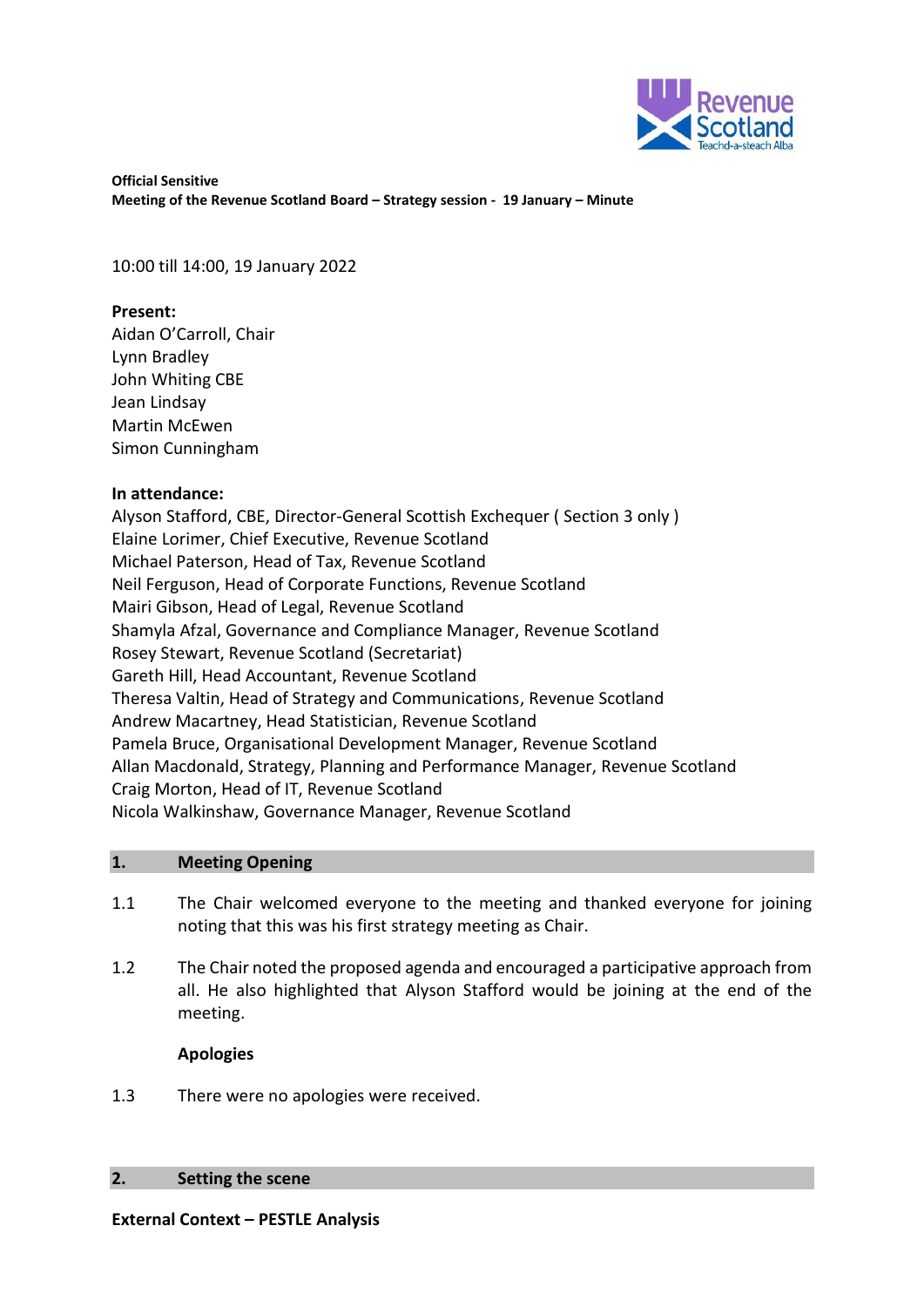- 2.1 The Chief Executive thanked everyone who helped in preparation for the meeting. New colleagues, Theresa Valtin and Allan Macdonald from the Strategy Team were introduced.
- 2.2 The Chief Executive highlighted that the strategy session was timely in the run up to the spending review and that the discussion during this session would have an input into the narrative put forward as this sets the funding for the next 5 years.
- 2.3 The Chief Executive provided an overview of the PESTLE analysis.
- 2.4 The Board discussed a range of issues including:
	- What do we want Revenue Scotland to be;
	- What is the best for Scotland;
	- What does the Government or the Scottish people think about this;
	- Could we do what others do more effectively.
- 2.5 The Chair thanked the Board for their views on the various issues discussed.

### **Revenue Scotland environment – SWOT Analysis**

- 2.6 The Head of Corporate Functions provided an overview of where we are at as an organisation noting that he recognises how far Revenue Scotland has come in terms of our workforce, technology, our understanding of our processes and organisation and how we work.
- 2.7 He emphasised that Revenue Scotland is by no means a finished article, that there is still work to be done and that the task is to look at what we have built and take to the next level. Structures are in place, but how can the organisation improve on them?
- 2.8 The Board thanked the Head of Corporate Functions. Following a discussion on the SWOT analysis, the Board highlighted the following as priority areas that the organisation should focus on in the short term:
	- Engaging better with stakeholders at Scottish Parliament level;
	- Increasing our efficiency:

 Thinking again about the Target Operating Model, particularly with hybrid working;

 Considering the ways in which Revenue Scotland can do more to show how the organisation is raising revenue for Scotland;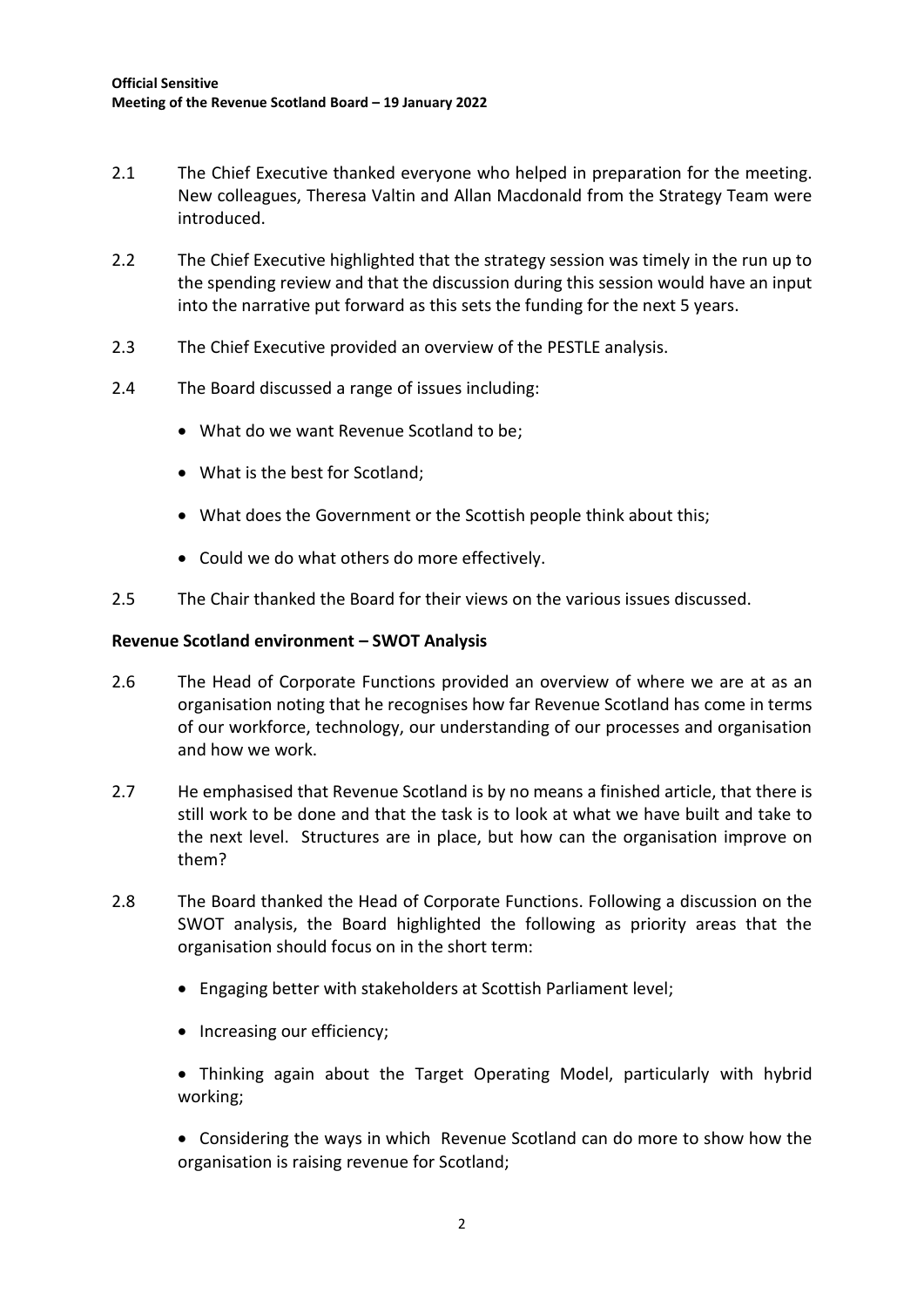#### **Official Sensitive Meeting of the Revenue Scotland Board – 19 January 2022**

Ensure the organisation has built capability and is able to maintain capacity;

• Build on the commitments within the People Strategy and keep a focus on Equalities;

• Net Zero;

 Develop further opportunities for Revenue Scotland to better help raise/manage revenue for Scotland.

- 2.9 In the long term view, for priorities between 2023-25, the Board discussed:
	- Revenue Scotland's road to Net Zero;
	- Exploring wider revenue collection;
	- Scoping new IT capability.
- 2.10 For beyond 2025, Board discussion moved to wider revenue collection and possible IndyRef2.
- 2.11 The Chair noted that he felt the organisation has a good roadmap for the next 12 months and summarised the following keys areas to focus on:
	- Engagement and Influencing;
	- Technology and Compliance Plus;
	- People Plus;
	- Efficiency/TOM;
	- New opportunities/ambitions.

Action - Spending review to be added to 24<sup>th</sup> February Board agenda

**Action** - Discuss actions embedded in our Corporate Plan, in particular what we do up to March 2023

Action – Strategy Team to bring report to the 24<sup>th</sup> February Board meeting to discuss next steps

# **3. Political and financial context and conclusions**

- 3.1 The Chair introduced, Alyson Stafford to the session.
- 3.2 Alyson thanked everyone for the opportunity to join the meeting and provided an overview of the economic context from the Government's perspective; what was coming up in government and provided an introduction to the new Permanent